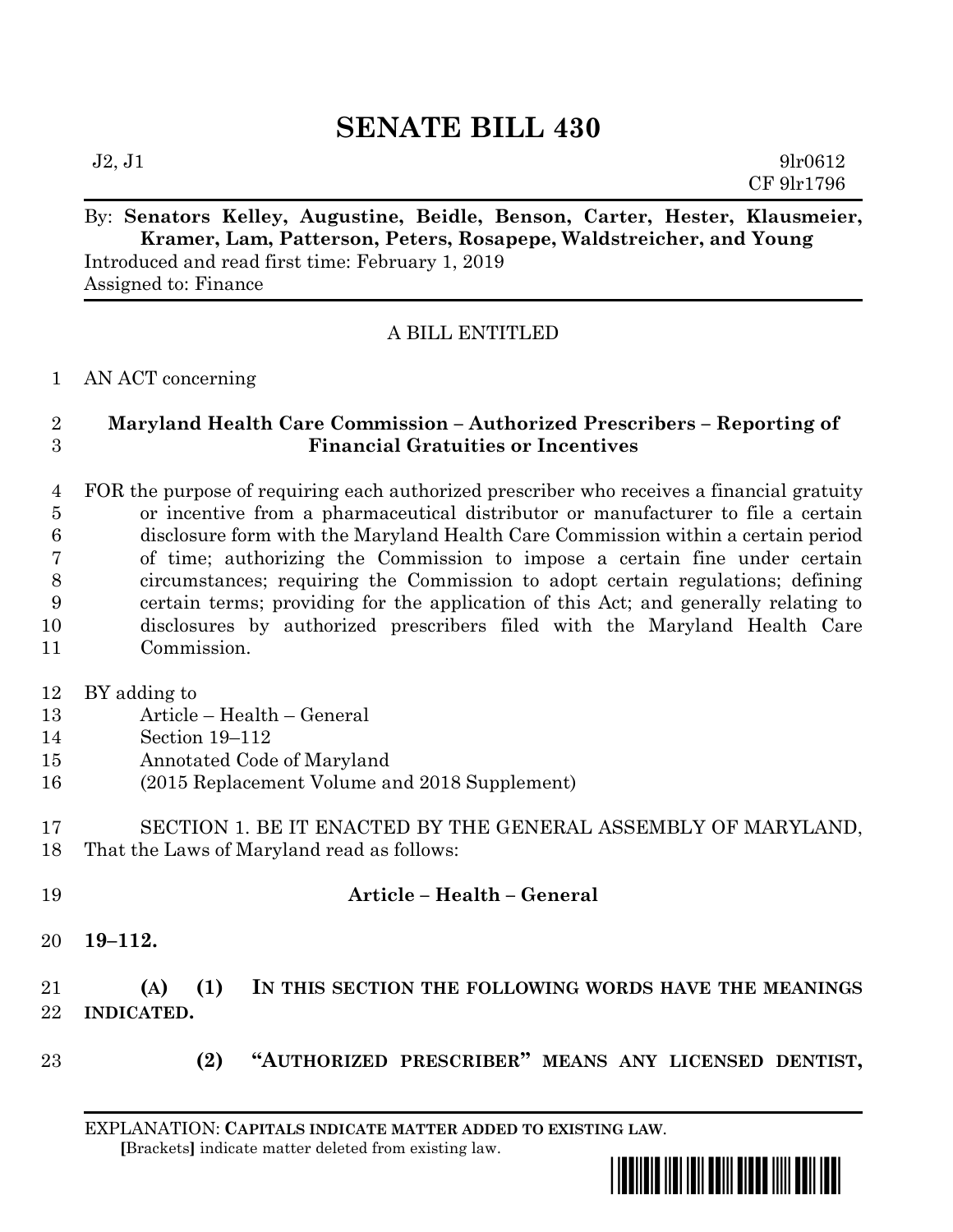| <b>SENATE BILL 430</b> |
|------------------------|
|                        |

 **LICENSED PHYSICIAN, LICENSED PODIATRIST, ADVANCED PRACTICE NURSE WITH PRESCRIPTIVE AUTHORITY UNDER § 8–508 OF THE HEALTH OCCUPATIONS ARTICLE, OR ANY OTHER INDIVIDUAL AUTHORIZED BY LAW TO PRESCRIBE PRESCRIPTION OR NONPRESCRIPTION DRUGS OR DEVICES.**

 **(3) (I) "FINANCIAL GRATUITY OR INCENTIVE" MEANS THE PROVISION OR PAYMENT OF ANYTHING OF VALUE IN EXCHANGE FOR THE PROMOTION OR PURCHASE OF PRODUCTS OR SERVICES.**

**(II) "FINANCIAL GRATUITY OR INCENTIVE" INCLUDES:**

- **1. CASH PAYMENT;**
- **2. A SPEAKING AGREEMENT;**
- **3. A CONSULTING AGREEMENT;**
- **4. A PHYSICIAN OWNERSHIP AGREEMENT;**
- **5. AN AGREEMENT FOR STOCK OPTIONS;**
- **6. AN AGREEMENT FOR A RESEARCH GRANT OR CLINICAL TRIAL;**
- **7. A ROYALTY AGREEMENT;**
- **8. AN AGREEMENT FOR A FELLOWSHIP;**
- **9. AN AGREEMENT FOR CONFERENCE ATTENDANCE; AND**
- 
- **10. AN EXCLUSIVE PRODUCT LOYALTY AGREEMENT.**

 **(B) EACH AUTHORIZED PRESCRIBER WHO RECEIVES A FINANCIAL GRATUITY OR INCENTIVE FROM A PHARMACEUTICAL DISTRIBUTOR OR MANUFACTURER SHALL FILE WITH THE COMMISSION A FINANCIAL DISCLOSURE FORM REQUIRED BY THE COMMISSION WITHIN 30 DAYS AFTER THE DATE THE FINANCIAL GRATUITY OR INCENTIVE IS RECEIVED BY THE AUTHORIZED PRESCRIBER.**

 **(C) IF AN AUTHORIZED PRESCRIBER WILLFULLY FAILS TO FILE A FINANCIAL DISCLOSURE FORM AS REQUIRED BY SUBSECTION (B) OF THIS SECTION, THE COMMISSION MAY IMPOSE A FINE NOT TO EXCEED \$1,000 PER VIOLATION.**